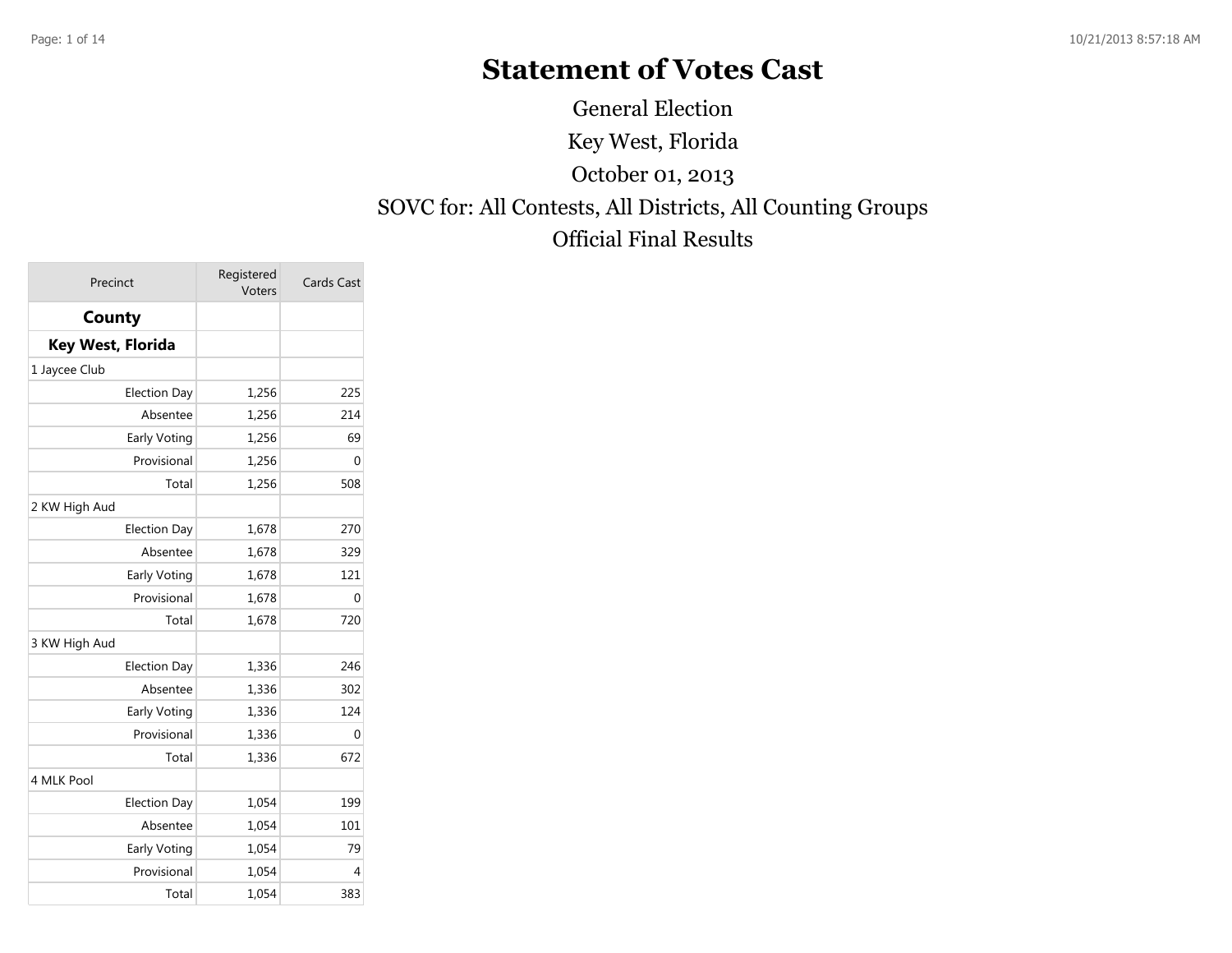### Page: 2 of 14

| Precinct            | Registered<br>Voters | Cards Cast |
|---------------------|----------------------|------------|
| 5 Old City Hall     |                      |            |
| <b>Election Day</b> | 1,894                | 274        |
| Absentee            | 1,894                | 383        |
| Early Voting        | 1,894                | 227        |
| Provisional         | 1,894                | 5          |
| Total               | 1,894                | 889        |
| 6 St Mary's Convt.  |                      |            |
| <b>Election Day</b> | 1,477                | 323        |
| Absentee            | 1,477                | 207        |
| Early Voting        | 1,477                | 133        |
| Provisional         | 1,477                | 2          |
| Total               | 1,477                | 665        |
| 7 KW Moose Club     |                      |            |
| <b>Election Day</b> | 1,062                | 213        |
| Absentee            | 1,062                | 140        |
| Early Voting        | 1,062                | 59         |
| Provisional         | 1,062                | 2          |
| Total               | 1,062                | 414        |
| 8 Glad Tidings      |                      |            |
| <b>Election Day</b> | 1,718                | 374        |
| Absentee            | 1,718                | 247        |
| Early Voting        | 1,718                | 127        |
| Provisional         | 1,718                | 3          |
| Total               | 1,718                | 751        |
| 9 Sr Citizens Plz   |                      |            |
| <b>Election Day</b> | 1,820                | 317        |
| Absentee            | 1,820                | 259        |
| Early Voting        | 1,820                | 89         |
| Provisional         | 1,820                | 0          |
| Total               | 1,820                | 665        |
| 10 Later Day Saints |                      |            |
| <b>Election Day</b> | 1,792                | 250        |
| Absentee            | 1,792                | 200        |
| Early Voting        | 1,792                | 84         |
| Provisional         | 1,792                | 0          |
| Total               | 1,792                | 534        |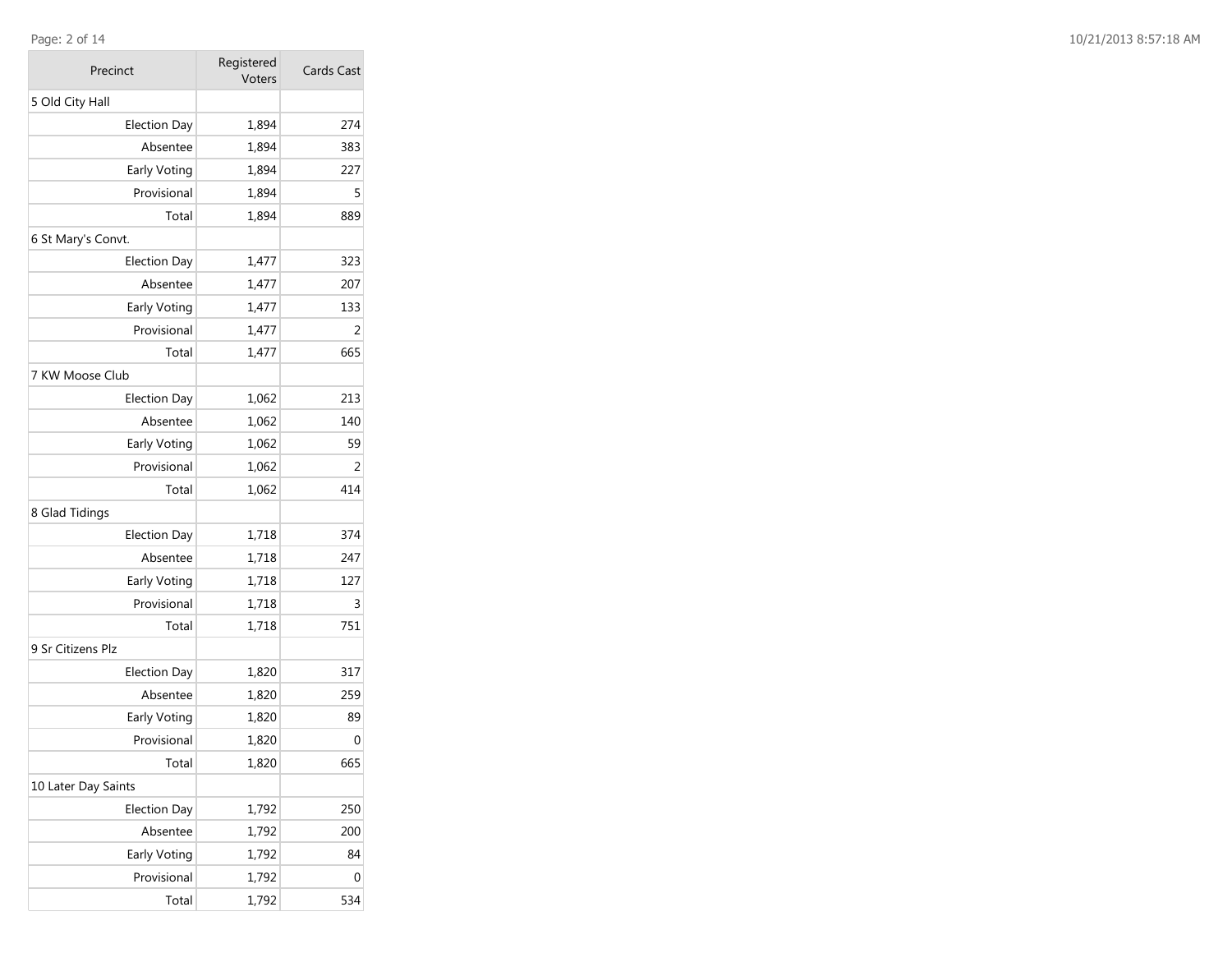Page: 3 of 14

| Precinct                  | Registered<br>Voters | Cards Cast |  |
|---------------------------|----------------------|------------|--|
| Key West, Florida - Total | 15,087               | 6.201      |  |
| County - Total            | 15,087               | 6,201      |  |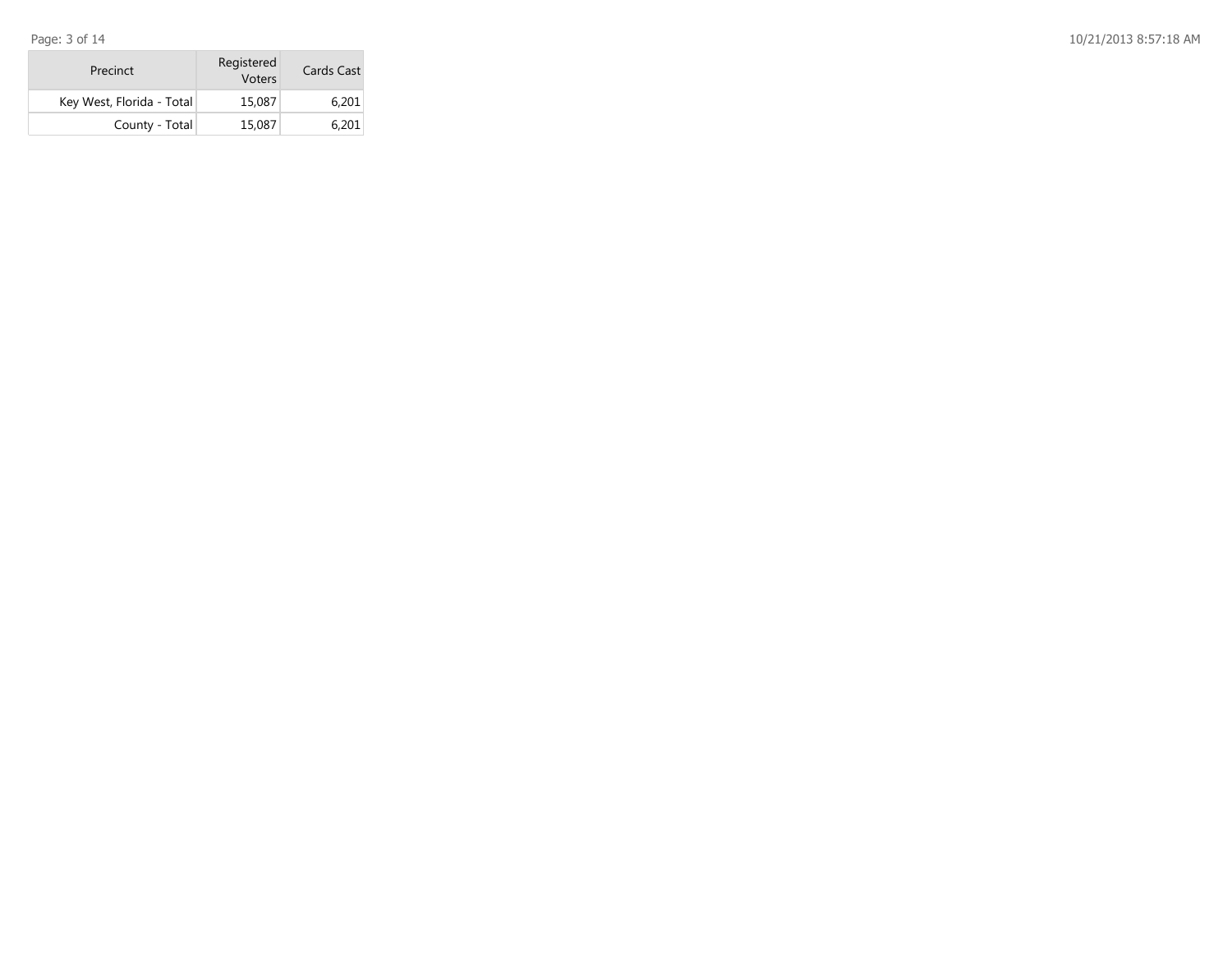## **Mayor (Vote for 1)**

| Precinct            | <b>Times Cast</b> | Undervotes     | Overvotes        | Precinct            | Craig Cates  | Margaret Romero | <b>Total Votes</b> |
|---------------------|-------------------|----------------|------------------|---------------------|--------------|-----------------|--------------------|
| County              |                   |                |                  | County              |              |                 |                    |
| Key West, Florida   |                   |                |                  | Key West, Florida   |              |                 |                    |
| 1 Jaycee Club       |                   |                |                  | 1 Jaycee Club       |              |                 |                    |
| <b>Election Day</b> | 225               | 11             | $\boldsymbol{0}$ | <b>Election Day</b> | 94           | 120             | 214                |
| Absentee            | 214               | $\overline{4}$ | $\boldsymbol{0}$ | Absentee            | 96           | 114             | 210                |
| <b>Early Voting</b> | 69                | $\mathbf{1}$   | $\pmb{0}$        | Early Voting        | 26           | 42              | 68                 |
| Provisional         | $\mathbf 0$       | $\Omega$       | $\boldsymbol{0}$ | Provisional         | $\mathbf{0}$ | $\Omega$        | $\mathbf 0$        |
| Total               | 508               | 16             | $\boldsymbol{0}$ | Total               | 216          | 276             | 492                |
| 2 KW High Aud       |                   |                |                  | 2 KW High Aud       |              |                 |                    |
| <b>Election Day</b> | 270               | $\,6\,$        | $\boldsymbol{0}$ | <b>Election Day</b> | 138          | 126             | 264                |
| Absentee            | 329               | 3              | $\boldsymbol{0}$ | Absentee            | 211          | 115             | 326                |
| Early Voting        | 121               | $\mathbf 0$    | $\boldsymbol{0}$ | Early Voting        | 68           | 53              | 121                |
| Provisional         | $\boldsymbol{0}$  | $\mathbf{0}$   | $\boldsymbol{0}$ | Provisional         | $\mathbf 0$  | $\mathbf{0}$    | $\boldsymbol{0}$   |
| Total               | 720               | 9              | $\mathbf 0$      | Total               | 417          | 294             | 711                |
| 3 KW High Aud       |                   |                |                  | 3 KW High Aud       |              |                 |                    |
| <b>Election Day</b> | 246               | $\overline{7}$ | $\boldsymbol{0}$ | <b>Election Day</b> | 130          | 109             | 239                |
| Absentee            | 302               | $\overline{7}$ | $\boldsymbol{0}$ | Absentee            | 172          | 123             | 295                |
| Early Voting        | 124               | $\mathbf{0}$   | $\boldsymbol{0}$ | Early Voting        | 70           | 54              | 124                |
| Provisional         | $\mathbf 0$       | $\Omega$       | $\mathbf 0$      | Provisional         | $\mathbf{0}$ | $\Omega$        | $\mathbf{0}$       |
| Total               | 672               | 14             | $\boldsymbol{0}$ | Total               | 372          | 286             | 658                |
| 4 MLK Pool          |                   |                |                  | 4 MLK Pool          |              |                 |                    |
| <b>Election Day</b> | 199               | 9              | $\boldsymbol{0}$ | <b>Election Day</b> | 88           | 102             | 190                |
| Absentee            | 101               | $\mathbf{1}$   | $\boldsymbol{0}$ | Absentee            | 54           | 46              | 100                |
| <b>Early Voting</b> | 79                | 5              | $\boldsymbol{0}$ | Early Voting        | 45           | 29              | 74                 |
| Provisional         | $\overline{4}$    | $\mathbf{1}$   | $\boldsymbol{0}$ | Provisional         | $\mathbf 0$  | 3               | $\overline{3}$     |
| Total               | 383               | 16             | $\mathbf 0$      | Total               | 187          | 180             | 367                |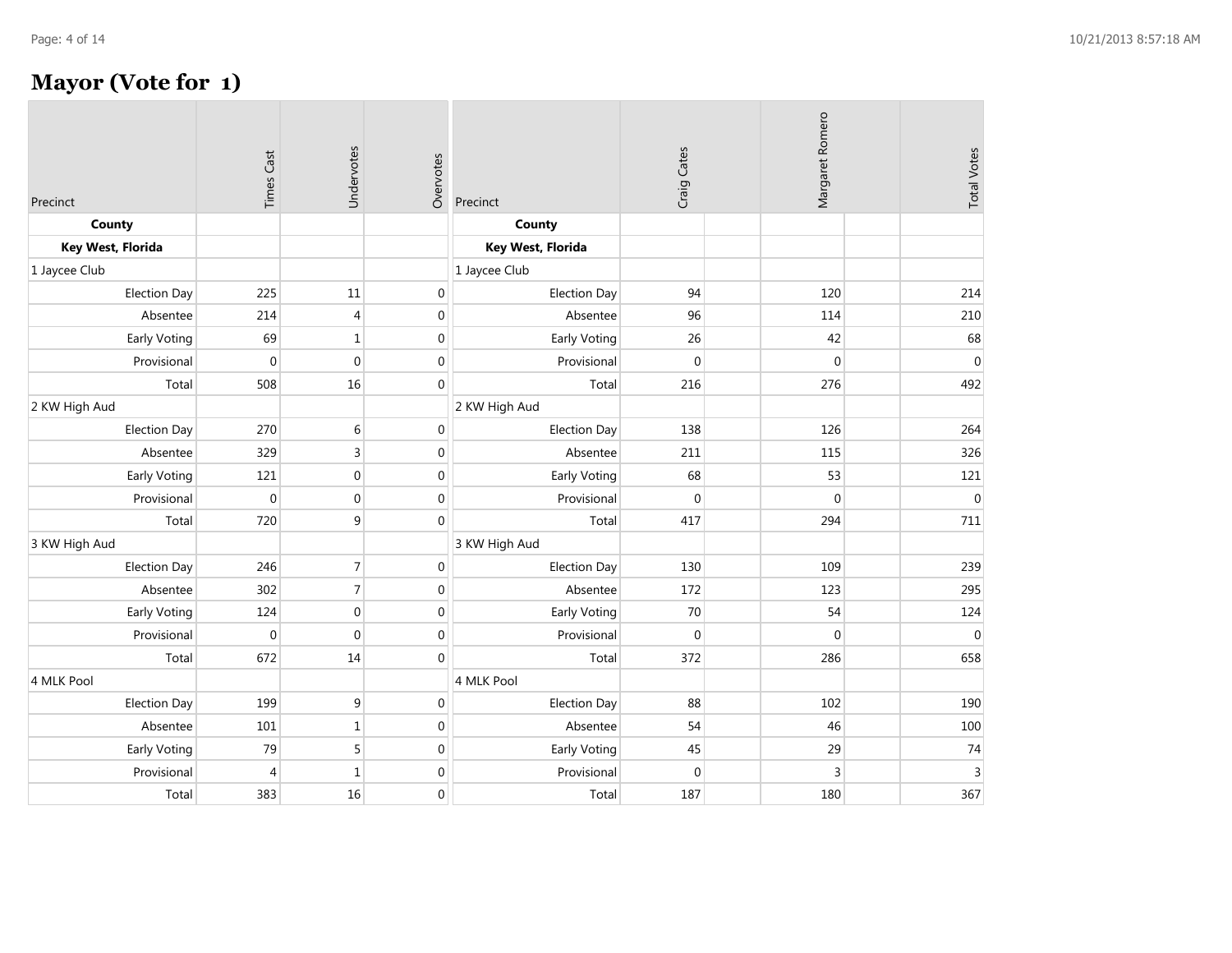| Precinct            | <b>Times Cast</b> | Undervotes     | Overvotes        | Precinct            | Craig Cates    | Margaret Romero  | <b>Total Votes</b> |
|---------------------|-------------------|----------------|------------------|---------------------|----------------|------------------|--------------------|
| 5 Old City Hall     |                   |                |                  | 5 Old City Hall     |                |                  |                    |
| <b>Election Day</b> | 274               | 6              | $\mathbf 0$      | <b>Election Day</b> | 145            | 123              | 268                |
| Absentee            | 383               | 11             | $\mathbf 0$      | Absentee            | 231            | 141              | 372                |
| Early Voting        | 227               | 5              | $\pmb{0}$        | Early Voting        | 116            | 106              | 222                |
| Provisional         | 5                 | $\mathbf{1}$   | $\pmb{0}$        | Provisional         | $\overline{2}$ | $\overline{2}$   | $\overline{4}$     |
| Total               | 889               | 23             | $\boldsymbol{0}$ | Total               | 494            | 372              | 866                |
| 6 St Mary's Convt.  |                   |                |                  | 6 St Mary's Convt.  |                |                  |                    |
| <b>Election Day</b> | 323               | 8              | $\boldsymbol{0}$ | Election Day        | 159            | 156              | 315                |
| Absentee            | 207               | 4              | $\boldsymbol{0}$ | Absentee            | 115            | 88               | 203                |
| Early Voting        | 133               | 3              | $\boldsymbol{0}$ | Early Voting        | 66             | 64               | 130                |
| Provisional         | $\sqrt{2}$        | $\mathbf{0}$   | $\pmb{0}$        | Provisional         | $\overline{2}$ | $\mathbf{0}$     | $\overline{2}$     |
| Total               | 665               | 15             | $\boldsymbol{0}$ | Total               | 342            | 308              | 650                |
| 7 KW Moose Club     |                   |                |                  | 7 KW Moose Club     |                |                  |                    |
| <b>Election Day</b> | 213               | 6              | $\mathbf 0$      | Election Day        | 120            | 87               | 207                |
| Absentee            | 140               | 3              | $\boldsymbol{0}$ | Absentee            | 92             | 45               | 137                |
| Early Voting        | 59                | $\overline{0}$ | $\boldsymbol{0}$ | Early Voting        | 36             | 23               | 59                 |
| Provisional         | $\overline{2}$    | $\mathbf{0}$   | $\boldsymbol{0}$ | Provisional         | $\overline{2}$ | $\boldsymbol{0}$ | $\overline{2}$     |
| Total               | 414               | 9              | $\boldsymbol{0}$ | Total               | 250            | 155              | 405                |
| 8 Glad Tidings      |                   |                |                  | 8 Glad Tidings      |                |                  |                    |
| <b>Election Day</b> | 374               | 5              | $\boldsymbol{0}$ | Election Day        | 197            | 172              | 369                |
| Absentee            | 247               | 2              | $\boldsymbol{0}$ | Absentee            | 129            | 116              | 245                |
| <b>Early Voting</b> | 127               | $\overline{4}$ | $\boldsymbol{0}$ | Early Voting        | 57             | 66               | 123                |
| Provisional         | 3                 | $\mathbf{1}$   | $\pmb{0}$        | Provisional         | $\mathbf{1}$   | $\mathbf{1}$     | $\overline{2}$     |
| Total               | 751               | 12             | $\pmb{0}$        | Total               | 384            | 355              | 739                |
| 9 Sr Citizens Plz   |                   |                |                  | 9 Sr Citizens Plz   |                |                  |                    |
| <b>Election Day</b> | 317               | 5              | $\mathbf 0$      | <b>Election Day</b> | 157            | 155              | 312                |
| Absentee            | 259               | 6              | $\boldsymbol{0}$ | Absentee            | 141            | 112              | 253                |
| Early Voting        | 89                | $\overline{3}$ | $\boldsymbol{0}$ | Early Voting        | 38             | 48               | 86                 |
| Provisional         | $\mathbf 0$       | $\mathbf{0}$   | $\mathbf 0$      | Provisional         | $\mathbf 0$    | $\mathbf 0$      | $\mathbf 0$        |
| Total               | 665               | 14             | $\pmb{0}$        | Total               | 336            | 315              | 651                |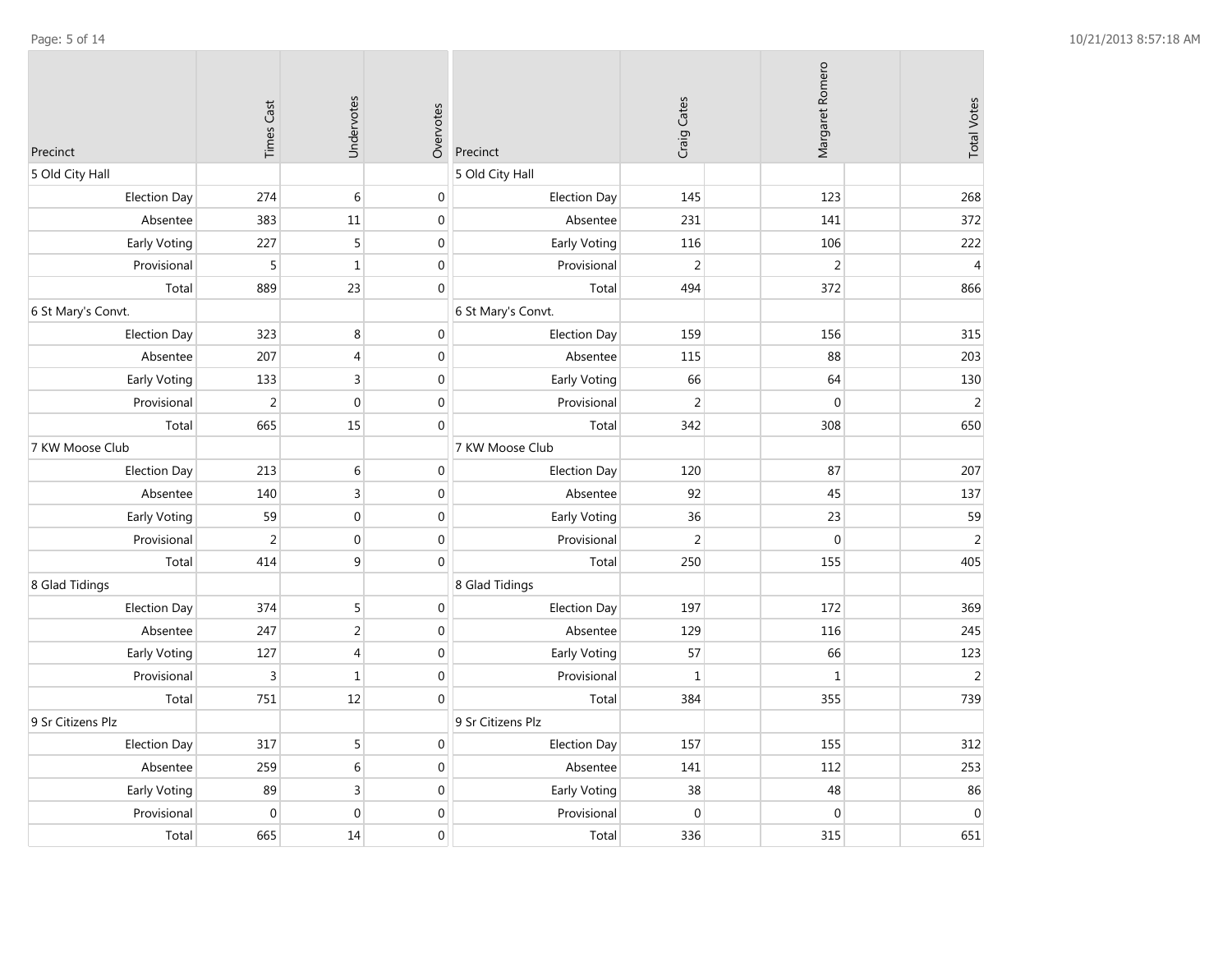| Precinct                  | Cast<br>Times  | Undervotes     | Overvotes    | Precinct                  | Craig Cates    | Margaret Romero | <b>Total Votes</b> |
|---------------------------|----------------|----------------|--------------|---------------------------|----------------|-----------------|--------------------|
| 10 Later Day Saints       |                |                |              | 10 Later Day Saints       |                |                 |                    |
| <b>Election Day</b>       | 250            | 5              | $\mathbf 0$  | <b>Election Day</b>       | 131            | 114             | 245                |
| Absentee                  | 200            |                | $\mathbf{0}$ | Absentee                  | 118            | 81              | 199                |
| Early Voting              | 84             | $\overline{2}$ | $\mathbf{0}$ | Early Voting              | 36             | 46              | 82                 |
| Provisional               | $\mathbf{0}$   | $\Omega$       | $\mathbf{0}$ | Provisional               | $\mathbf{0}$   | $\Omega$        | $\mathbf{0}$       |
| Total                     | 534            | 8              | $\mathbf{0}$ | Total                     | 285            | 241             | 526                |
| Key West, Florida - Total | 6,201          | 136            | $\mathbf 0$  | Key West, Florida - Total | 3,283          | 2,782           | 6,065              |
| <b>Cumulative</b>         |                |                |              | <b>Cumulative</b>         |                |                 |                    |
| Cumulative                |                |                |              | Cumulative                |                |                 |                    |
| <b>Election Day</b>       | $\mathbf 0$    | $\Omega$       | 0            | <b>Election Day</b>       | $\overline{0}$ | $\Omega$        | 0                  |
| Absentee                  | $\Omega$       | $\Omega$       | $\mathbf{0}$ | Absentee                  | $\overline{0}$ | $\Omega$        | $\Omega$           |
| Early Voting              | $\mathbf{0}$   | $\Omega$       | $\mathbf{0}$ | Early Voting              | $\overline{0}$ | $\Omega$        | $\Omega$           |
| Provisional               | $\mathbf 0$    | $\Omega$       | $\mathbf 0$  | Provisional               | $\overline{0}$ | $\Omega$        | 0                  |
| Total                     | $\overline{0}$ | $\mathbf{0}$   | $\mathbf 0$  | Total                     | $\overline{0}$ | $\mathbf 0$     | $\mathbf 0$        |
| Cumulative - Total        | $\Omega$       | $\Omega$       | $\mathbf{0}$ | Cumulative - Total        | $\Omega$       | $\Omega$        | $\Omega$           |
| County - Total            | 6,201          | 136            | $\mathbf 0$  | County - Total            | 3,283          | 2,782           | 6,065              |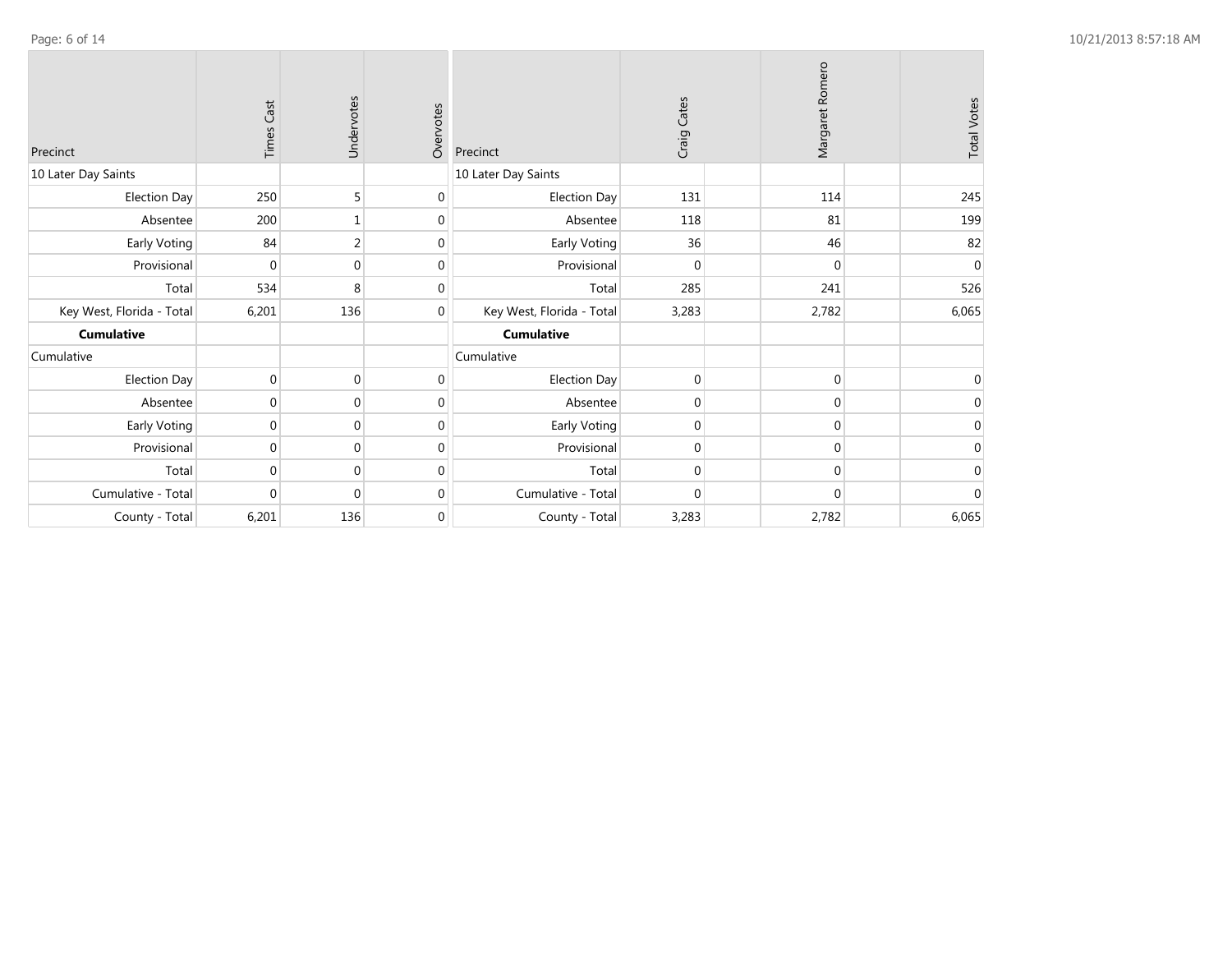## **City Comm Dist 1 (Vote for 1)**

| Precinct                  | <b>Times Cast</b> | Undervotes     | Overvotes        | Precinct                  | Tom Milone  | Jimmy Weekley | <b>Total Votes</b> |
|---------------------------|-------------------|----------------|------------------|---------------------------|-------------|---------------|--------------------|
| County                    |                   |                |                  | County                    |             |               |                    |
| Key West, Florida         |                   |                |                  | Key West, Florida         |             |               |                    |
| 5 Old City Hall           |                   |                |                  | 5 Old City Hall           |             |               |                    |
| <b>Election Day</b>       | 216               | 8              | $\mathbf 0$      | <b>Election Day</b>       | 59          | 149           | 208                |
| Absentee                  | 298               | 9              | $\boldsymbol{0}$ | Absentee                  | 61          | 228           | 289                |
| Early Voting              | 172               | 3              | $\mathbf 0$      | Early Voting              | 48          | 121           | 169                |
| Provisional               | $\overline{4}$    | $\mathbf{0}$   | $\boldsymbol{0}$ | Provisional               | $\mathbf 1$ | 3             | $\overline{4}$     |
| Total                     | 690               | 20             | $\mathbf 0$      | Total                     | 169         | 501           | 670                |
| 6 St Mary's Convt.        |                   |                |                  | 6 St Mary's Convt.        |             |               |                    |
| <b>Election Day</b>       | 81                | 8              | $\boldsymbol{0}$ | <b>Election Day</b>       | 12          | 61            | 73                 |
| Absentee                  | 59                | $\overline{2}$ | $\boldsymbol{0}$ | Absentee                  | 7           | 50            | 57                 |
| Early Voting              | 37                | $\overline{2}$ | $\boldsymbol{0}$ | Early Voting              | 10          | 25            | 35                 |
| Provisional               | $\mathbf 1$       | $\mathbf{0}$   | $\boldsymbol{0}$ | Provisional               | 0           | $\,1\,$       | $\,1$              |
| Total                     | 178               | 12             | $\mathbf{0}$     | Total                     | 29          | 137           | 166                |
| 7 KW Moose Club           |                   |                |                  | 7 KW Moose Club           |             |               |                    |
| <b>Election Day</b>       | 170               | $\overline{7}$ | $\boldsymbol{0}$ | <b>Election Day</b>       | 42          | 121           | 163                |
| Absentee                  | 112               | 3              | $\mathbf 0$      | Absentee                  | 15          | 94            | 109                |
| Early Voting              | 43                | $\mathbf{0}$   | $\boldsymbol{0}$ | Early Voting              | 8           | 35            | 43                 |
| Provisional               | $\overline{2}$    | 2              | $\pmb{0}$        | Provisional               | $\mathbf 0$ | $\Omega$      | $\mathbf{0}$       |
| Total                     | 327               | 12             | $\boldsymbol{0}$ | Total                     | 65          | 250           | 315                |
| 8 Glad Tidings            |                   |                |                  | 8 Glad Tidings            |             |               |                    |
| <b>Election Day</b>       | 39                | $\mathbf 0$    | $\boldsymbol{0}$ | <b>Election Day</b>       | 5           | 34            | 39                 |
| Absentee                  | 24                | $\mathbf{0}$   | $\boldsymbol{0}$ | Absentee                  | 5           | 19            | 24                 |
| Early Voting              | 8                 | $\mathbf{0}$   | $\boldsymbol{0}$ | Early Voting              | 3           | 5             | $\,8\,$            |
| Provisional               | $\boldsymbol{0}$  | $\mathbf{0}$   | $\boldsymbol{0}$ | Provisional               | 0           | $\mathbf 0$   | $\mathbf 0$        |
| Total                     | 71                | $\mathbf{0}$   | $\mathbf 0$      | Total                     | 13          | 58            | 71                 |
| Key West, Florida - Total | 1,266             | 44             | $\mathbf 0$      | Key West, Florida - Total | 276         | 946           | 1,222              |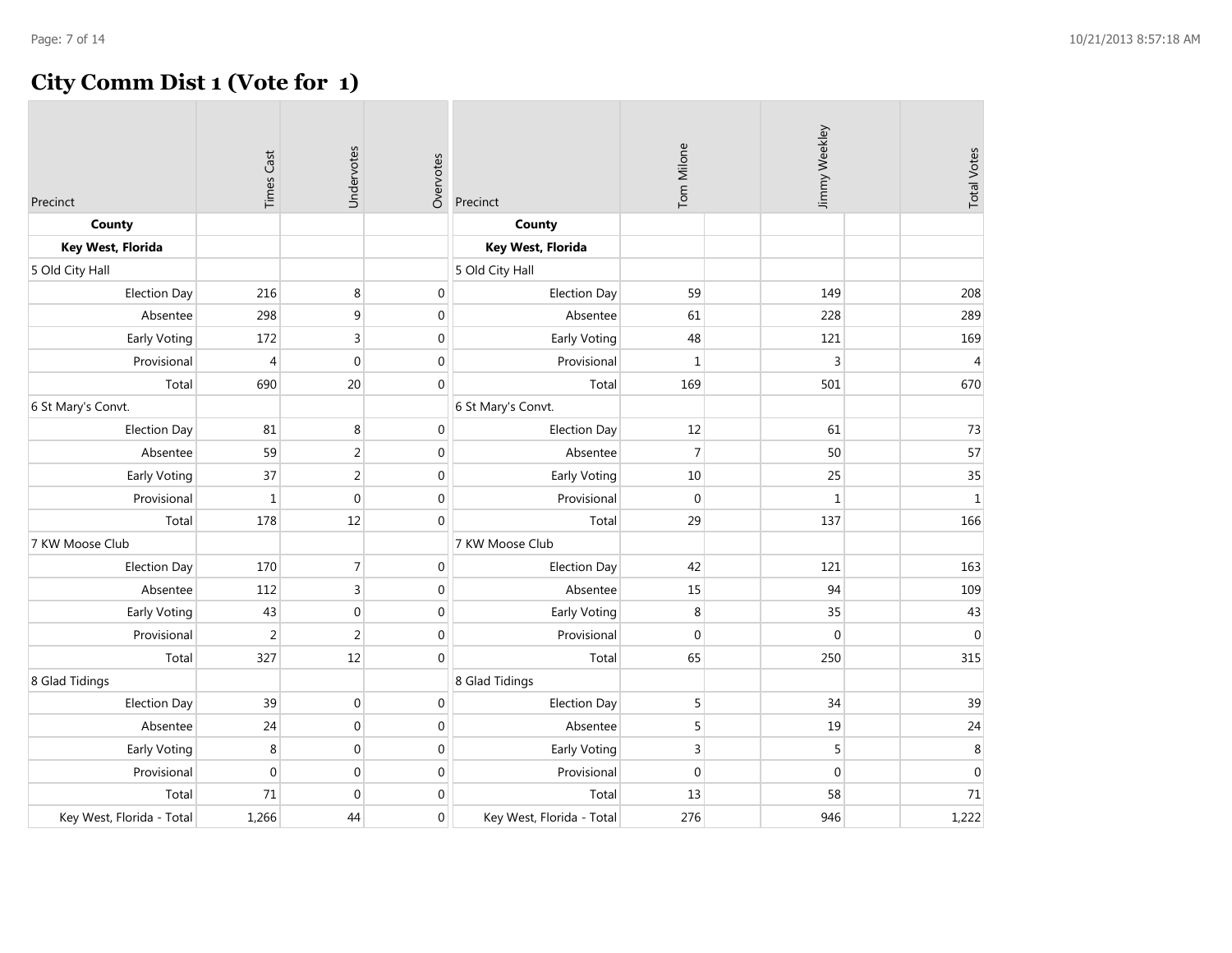| Precinct           | Cast<br>Times  | Undervotes     | Overvotes    | Precinct            | Milone<br>Tom | Weekley<br>Jimmy | <b>Total Votes</b> |
|--------------------|----------------|----------------|--------------|---------------------|---------------|------------------|--------------------|
| <b>Cumulative</b>  |                |                |              | <b>Cumulative</b>   |               |                  |                    |
| Cumulative         |                |                |              | Cumulative          |               |                  |                    |
| Election Day       | $\overline{0}$ | $\overline{0}$ | 0            | <b>Election Day</b> | $\mathbf 0$   | $\overline{0}$   | $\mathbf 0$        |
| Absentee           |                | $\overline{0}$ | 0            | Absentee            | 0             | $\mathbf{0}$     | 0                  |
| Early Voting       | $\Omega$       | $\overline{0}$ | 0            | Early Voting        | 0             | $\Omega$         |                    |
| Provisional        | $\Omega$       | $\overline{0}$ | $\mathbf{0}$ | Provisional         | $\mathbf 0$   | $\Omega$         | $\Omega$           |
| Total              |                | $\mathbf{0}$   | 0            | Total               | 0             | 0                | 0                  |
| Cumulative - Total | $\Omega$       | $\overline{0}$ | 0            | Cumulative - Total  | $\mathbf 0$   | $\Omega$         | $\mathbf 0$        |
| County - Total     | 1,266          | 44             | 0            | County - Total      | 276           | 946              | 1,222              |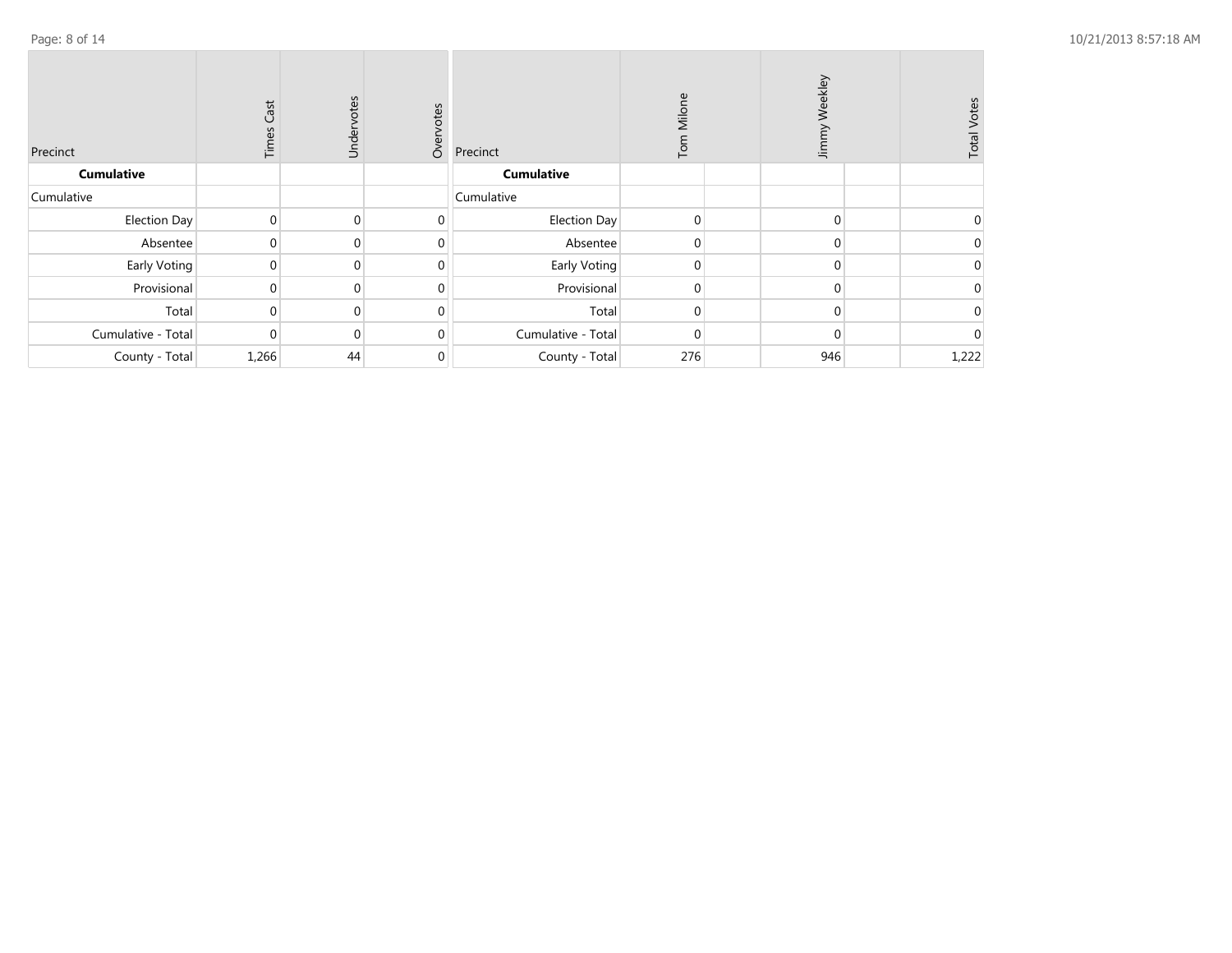## **Utility Bd Grp 3 (Vote for 1)**

| Precinct            | <b>Times Cast</b> | Undervotes       | Overvotes        | Precinct            | Cheryl Cates | Tim Root       | Vidal        | <b>Total Votes</b> |
|---------------------|-------------------|------------------|------------------|---------------------|--------------|----------------|--------------|--------------------|
| County              |                   |                  |                  | County              |              |                |              |                    |
| Key West, Florida   |                   |                  |                  | Key West, Florida   |              |                |              |                    |
| 1 Jaycee Club       |                   |                  |                  | 1 Jaycee Club       |              |                |              |                    |
| <b>Election Day</b> | 225               | $\sqrt{6}$       | $\boldsymbol{0}$ | <b>Election Day</b> | 56           | 109            | 54           | 219                |
| Absentee            | 214               | 5                | $\boldsymbol{0}$ | Absentee            | 45           | 67             | 97           | 209                |
| Early Voting        | 69                | $\,1$            | $\boldsymbol{0}$ | Early Voting        | 13           | 31             | 24           | 68                 |
| Provisional         | $\mathbf{0}$      | $\boldsymbol{0}$ | $\boldsymbol{0}$ | Provisional         | $\mathbf{0}$ | $\mathbf{0}$   | $\mathbf{0}$ | $\boldsymbol{0}$   |
| Total               | 508               | 12               | $\mathbf{0}$     | Total               | 114          | 207            | 175          | 496                |
| 2 KW High Aud       |                   |                  |                  | 2 KW High Aud       |              |                |              |                    |
| Election Day        | 270               | 9                | $\mathbf 0$      | <b>Election Day</b> | 73           | 134            | 54           | 261                |
| Absentee            | 329               | 5 <sup>1</sup>   | $\boldsymbol{0}$ | Absentee            | 107          | 122            | 95           | 324                |
| Early Voting        | 121               | $\mathbf{1}$     | $\mathbf 0$      | Early Voting        | 36           | 51             | 33           | 120                |
| Provisional         | $\boldsymbol{0}$  | $\boldsymbol{0}$ | $\pmb{0}$        | Provisional         | $\mathbf{0}$ | $\Omega$       | $\Omega$     | $\mathbf 0$        |
| Total               | 720               | 15               | $\mathbf 0$      | Total               | 216          | 307            | 182          | 705                |
| 3 KW High Aud       |                   |                  |                  | 3 KW High Aud       |              |                |              |                    |
| <b>Election Day</b> | 246               | 9                | $\mathbf 0$      | <b>Election Day</b> | 61           | 112            | 64           | 237                |
| Absentee            | 302               | 15               | $\mathbf 0$      | Absentee            | 98           | 109            | 80           | 287                |
| Early Voting        | 124               | $\overline{0}$   | $\boldsymbol{0}$ | Early Voting        | 38           | 58             | 28           | 124                |
| Provisional         | $\mathbf 0$       | $\boldsymbol{0}$ | $\boldsymbol{0}$ | Provisional         | $\mathbf{0}$ | $\mathbf{0}$   | $\mathbf{0}$ | $\boldsymbol{0}$   |
| Total               | 672               | 24               | $\mathbf{0}$     | Total               | 197          | 279            | 172          | 648                |
| 4 MLK Pool          |                   |                  |                  | 4 MLK Pool          |              |                |              |                    |
| <b>Election Day</b> | 199               | $10\,$           | $\boldsymbol{0}$ | <b>Election Day</b> | 59           | 78             | 52           | 189                |
| Absentee            | 101               | $\vert 4 \vert$  | $\boldsymbol{0}$ | Absentee            | 25           | 30             | 42           | 97                 |
| Early Voting        | 79                | 5                | $\mathbf 0$      | Early Voting        | 20           | 33             | 21           | 74                 |
| Provisional         | $\overline{4}$    | $\,1$            | $\mathbf 0$      | Provisional         | $\mathbf{0}$ | $\overline{2}$ | $\mathbf{1}$ | $\overline{3}$     |
| Total               | 383               | 20               | $\mathbf 0$      | Total               | 104          | 143            | 116          | 363                |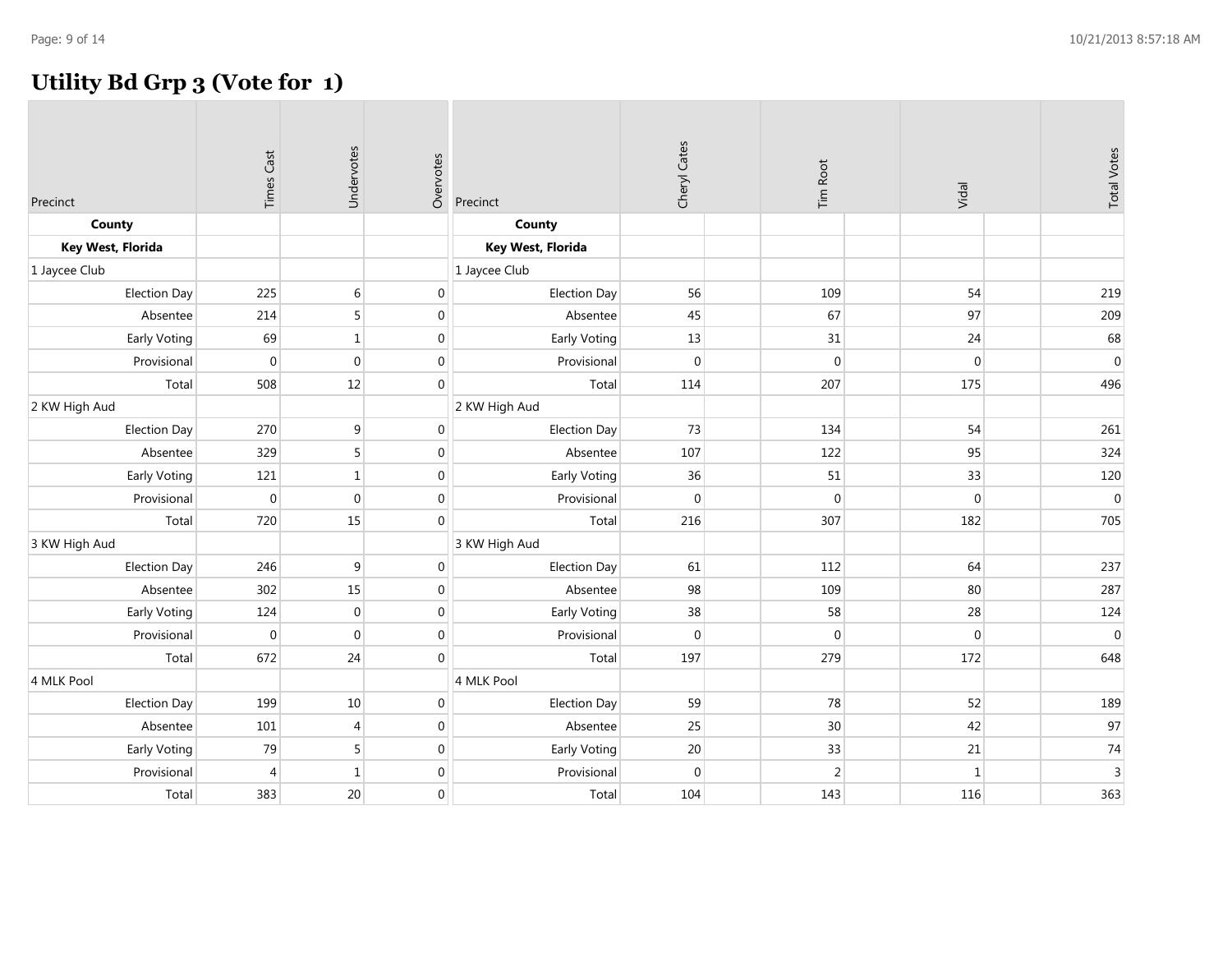$\sim$ 

 $\sim$ 

| Precinct            | <b>Times Cast</b> | Undervotes       | Overvotes        | Precinct            | Cheryl Cates   | Tim Root     | Vidal          | <b>Total Votes</b> |
|---------------------|-------------------|------------------|------------------|---------------------|----------------|--------------|----------------|--------------------|
| 5 Old City Hall     |                   |                  |                  | 5 Old City Hall     |                |              |                |                    |
| <b>Election Day</b> | 274               | 16               | $\mathbf 0$      | Election Day        | 63             | 127          | 68             | 258                |
| Absentee            | 383               | 31               | $\boldsymbol{0}$ | Absentee            | 118            | 149          | 85             | 352                |
| Early Voting        | 227               | 9                | $\mathbf{1}$     | Early Voting        | 64             | 91           | 62             | 217                |
| Provisional         | 5                 | $\mathbf{1}$     | $\boldsymbol{0}$ | Provisional         | $\mathbf{1}$   | $\mathbf{1}$ | $\overline{2}$ | $\overline{4}$     |
| Total               | 889               | 57               | $\vert 1 \vert$  | Total               | 246            | 368          | 217            | 831                |
| 6 St Mary's Convt.  |                   |                  |                  | 6 St Mary's Convt.  |                |              |                |                    |
| <b>Election Day</b> | 323               | 12               | $\mathbf 0$      | Election Day        | 86             | 131          | 94             | 311                |
| Absentee            | 207               | $11\,$           | $\boldsymbol{0}$ | Absentee            | 64             | 64           | 68             | 196                |
| Early Voting        | 133               | $\overline{7}$   | $\mathbf 0$      | Early Voting        | 33             | 52           | 41             | 126                |
| Provisional         | $\overline{2}$    | $\boldsymbol{0}$ | $\boldsymbol{0}$ | Provisional         | $\overline{2}$ | $\mathbf{0}$ | $\mathbf{0}$   | $\sqrt{2}$         |
| Total               | 665               | 30               | $\boldsymbol{0}$ | Total               | 185            | 247          | 203            | 635                |
| 7 KW Moose Club     |                   |                  |                  | 7 KW Moose Club     |                |              |                |                    |
| <b>Election Day</b> | 213               | $\boldsymbol{9}$ | $\mathbf 0$      | Election Day        | 65             | 93           | 46             | 204                |
| Absentee            | 140               | $11\,$           | $\boldsymbol{0}$ | Absentee            | 40             | 62           | 27             | 129                |
| Early Voting        | 59                | $\overline{2}$   | $\mathbf 0$      | Early Voting        | 17             | 21           | 19             | 57                 |
| Provisional         | $\overline{2}$    | $\mathbf 0$      | $\mathbf 0$      | Provisional         | $\overline{2}$ | $\mathbf{0}$ | $\mathbf{0}$   | $\sqrt{2}$         |
| Total               | 414               | 22               | $\boldsymbol{0}$ | Total               | 124            | 176          | 92             | 392                |
| 8 Glad Tidings      |                   |                  |                  | 8 Glad Tidings      |                |              |                |                    |
| <b>Election Day</b> | 374               | $\sqrt{2}$       | $\mathbf 0$      | Election Day        | 117            | 132          | 123            | 372                |
| Absentee            | 247               | $\overline{3}$   | $\boldsymbol{0}$ | Absentee            | 58             | 89           | 97             | 244                |
| Early Voting        | 127               | 4                | $\mathbf 0$      | Early Voting        | 28             | 51           | 44             | 123                |
| Provisional         | $\overline{3}$    | $\mathbf{1}$     | $\mathbf{0}$     | Provisional         | $\mathbf{1}$   | $\mathbf{1}$ | $\mathbf{0}$   | $\sqrt{2}$         |
| Total               | 751               | $10\,$           | $\mathbf 0$      | Total               | 204            | 273          | 264            | 741                |
| 9 Sr Citizens Plz   |                   |                  |                  | 9 Sr Citizens Plz   |                |              |                |                    |
| <b>Election Day</b> | 317               | $\overline{7}$   | $\mathbf 0$      | <b>Election Day</b> | 97             | 110          | 103            | 310                |
| Absentee            | 259               | 9                | $\mathbf 0$      | Absentee            | 73             | 79           | 98             | 250                |
| Early Voting        | 89                | 9                | $\mathbf 0$      | Early Voting        | $20\,$         | 41           | 19             | 80                 |
| Provisional         | $\mathbf{0}$      | $\mathbf 0$      | $\mathbf 0$      | Provisional         | $\mathbf{0}$   | $\mathbf{0}$ | $\mathbf{0}$   | $\boldsymbol{0}$   |
| Total               | 665               | 25               | $\mathbf 0$      | Total               | 190            | 230          | 220            | 640                |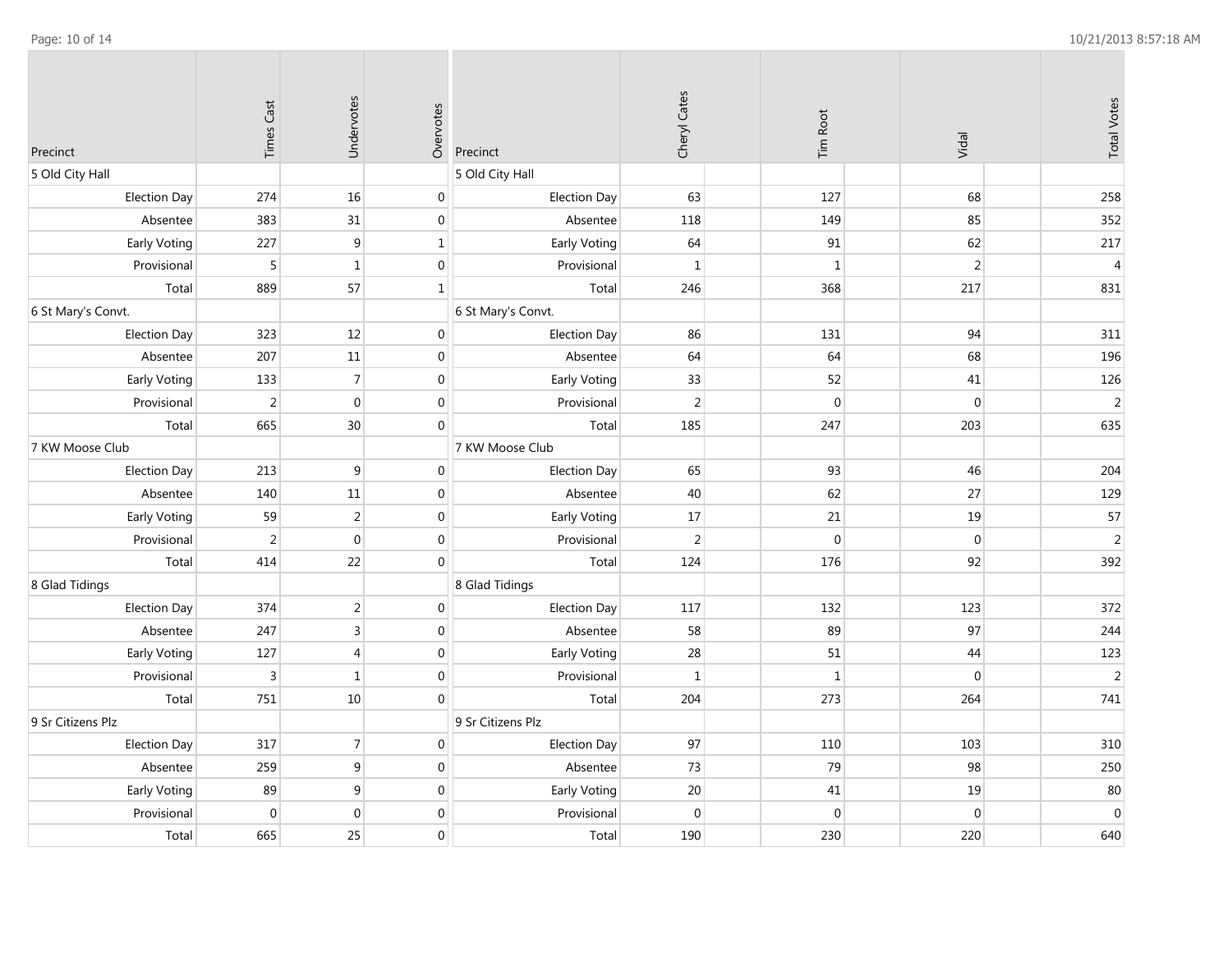| Precinct                  | <b>Times Cast</b> | Undervotes     | Overvotes      | Precinct                  | Cheryl Cates | <b>Tim Root</b> | Vidal    | <b>Total Votes</b> |
|---------------------------|-------------------|----------------|----------------|---------------------------|--------------|-----------------|----------|--------------------|
| 10 Later Day Saints       |                   |                |                | 10 Later Day Saints       |              |                 |          |                    |
| Election Day              | 250               | 6              | $\mathbf 0$    | Election Day              | 88           | 78              | 78       | 244                |
| Absentee                  | 200               | 3              | $\mathbf 0$    | Absentee                  | 66           | 47              | 84       | 197                |
| Early Voting              | 84                | $\overline{3}$ | $\mathbf 0$    | Early Voting              | 20           | 40              | 21       | 81                 |
| Provisional               | $\Omega$          | $\overline{0}$ | $\mathbf 0$    | Provisional               | $\Omega$     | $\Omega$        |          | $\mathbf 0$        |
| Total                     | 534               | 12             | $\mathbf{0}$   | Total                     | 174          | 165             | 183      | 522                |
| Key West, Florida - Total | 6,201             | 227            | $\mathbf{1}$   | Key West, Florida - Total | 1,754        | 2,395           | 1,824    | 5,973              |
| <b>Cumulative</b>         |                   |                |                | <b>Cumulative</b>         |              |                 |          |                    |
| Cumulative                |                   |                |                | Cumulative                |              |                 |          |                    |
| Election Day              | $\pmb{0}$         | $\mathbf 0$    | $\mathbf{0}$   | Election Day              | $\Omega$     | $\mathbf 0$     | $\Omega$ | $\mathbf 0$        |
| Absentee                  | $\overline{0}$    | $\overline{0}$ | $\overline{0}$ | Absentee                  | $\Omega$     | $\Omega$        |          | $\mathbf 0$        |
| Early Voting              | $\mathbf 0$       | $\mathbf 0$    | $\mathbf 0$    | Early Voting              | $\mathbf 0$  | $\overline{0}$  | $\Omega$ | $\mathbf 0$        |
| Provisional               | $\mathbf{0}$      | $\mathbf{0}$   | $\mathbf{0}$   | Provisional               | $\mathbf 0$  | $\mathbf 0$     | $\Omega$ | $\mathbf 0$        |
| Total                     | $\mathbf{0}$      | $\mathbf 0$    | $\mathbf 0$    | Total                     | $\Omega$     | $\overline{0}$  |          | $\mathbf 0$        |
| Cumulative - Total        | $\Omega$          | $\Omega$       | $\mathbf{0}$   | Cumulative - Total        | $\Omega$     | $\Omega$        |          | $\boldsymbol{0}$   |
| County - Total            | 6,201             | 227            | 1              | County - Total            | 1,754        | 2,395           | 1,824    | 5,973              |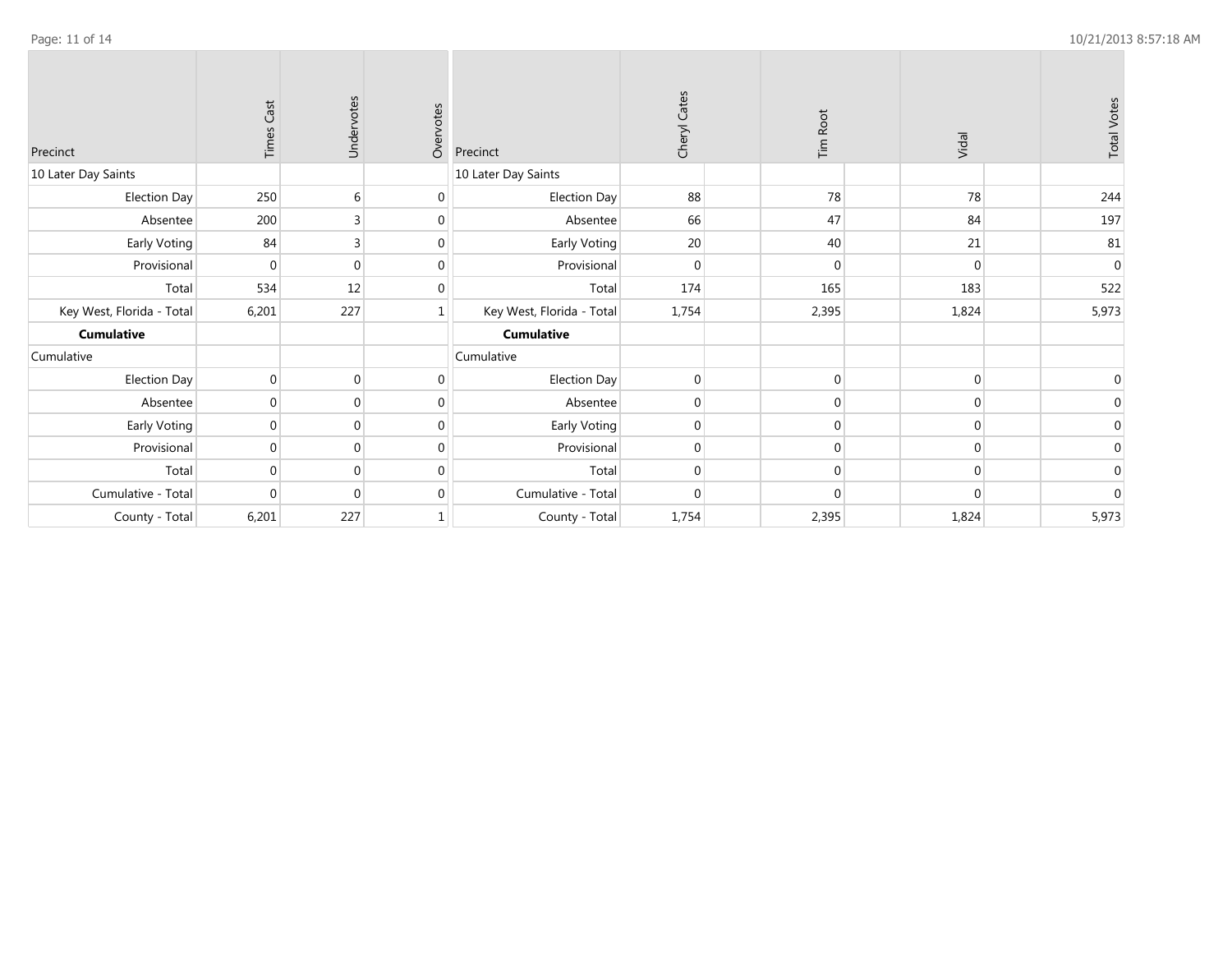## **Study KW Ship Chn Wide (Vote for 1)**

| Precinct            | <b>Times Cast</b> | Undervotes       | Overvotes        | Precinct            | YES          | $\frac{1}{2}$ | <b>Total Votes</b> |
|---------------------|-------------------|------------------|------------------|---------------------|--------------|---------------|--------------------|
| County              |                   |                  |                  | County              |              |               |                    |
| Key West, Florida   |                   |                  |                  | Key West, Florida   |              |               |                    |
| 1 Jaycee Club       |                   |                  |                  | 1 Jaycee Club       |              |               |                    |
| <b>Election Day</b> | 225               | $1\,$            | $\boldsymbol{0}$ | <b>Election Day</b> | 65           | 159           | 224                |
| Absentee            | 214               | $\mathbf{1}$     | $\pmb{0}$        | Absentee            | 87           | 126           | 213                |
| <b>Early Voting</b> | 69                | $\boldsymbol{0}$ | $\boldsymbol{0}$ | Early Voting        | $17\,$       | 52            | 69                 |
| Provisional         | $\boldsymbol{0}$  | $\mathbf 0$      | $\boldsymbol{0}$ | Provisional         | $\mathbf 0$  | $\mathbf{0}$  | $\boldsymbol{0}$   |
| Total               | 508               | $\overline{2}$   | $\mathbf 0$      | Total               | 169          | 337           | 506                |
| 2 KW High Aud       |                   |                  |                  | 2 KW High Aud       |              |               |                    |
| <b>Election Day</b> | 270               | $\mathbf 0$      | $\boldsymbol{0}$ | <b>Election Day</b> | 94           | 176           | 270                |
| Absentee            | 329               | 2                | $\mathbf{1}$     | Absentee            | 119          | 207           | 326                |
| <b>Early Voting</b> | 121               | $\mathbf 0$      | $\pmb{0}$        | Early Voting        | 35           | 86            | 121                |
| Provisional         | $\boldsymbol{0}$  | $\boldsymbol{0}$ | $\boldsymbol{0}$ | Provisional         | $\pmb{0}$    | 0             | $\mathbf 0$        |
| Total               | 720               | $\overline{2}$   | $\mathbf{1}$     | Total               | 248          | 469           | 717                |
| 3 KW High Aud       |                   |                  |                  | 3 KW High Aud       |              |               |                    |
| <b>Election Day</b> | 246               | $\mathbf 0$      | $\boldsymbol{0}$ | <b>Election Day</b> | 73           | 173           | 246                |
| Absentee            | 302               | $\mathbf 0$      | $\pmb{0}$        | Absentee            | 80           | 222           | 302                |
| <b>Early Voting</b> | 124               | $\mathbf 0$      | $\overline{0}$   | Early Voting        | 28           | 96            | 124                |
| Provisional         | $\boldsymbol{0}$  | $\mathbf 0$      | $\boldsymbol{0}$ | Provisional         | $\mathbf{0}$ | $\mathbf 0$   | $\boldsymbol{0}$   |
| Total               | 672               | $\mathbf{0}$     | $\mathbf 0$      | Total               | 181          | 491           | 672                |
| 4 MLK Pool          |                   |                  |                  | 4 MLK Pool          |              |               |                    |
| <b>Election Day</b> | 199               | $\overline{2}$   | $\mathbf 0$      | <b>Election Day</b> | 43           | 154           | 197                |
| Absentee            | 101               | $1\,$            | $\boldsymbol{0}$ | Absentee            | 26           | 74            | 100                |
| Early Voting        | 79                | $\mathbf{0}$     | $\pmb{0}$        | Early Voting        | 14           | 65            | 79                 |
| Provisional         | $\overline{4}$    | $\mathbf 0$      | $\boldsymbol{0}$ | Provisional         | $\mathbf 1$  | 3             | $\overline{4}$     |
| Total               | 383               | $\overline{3}$   | $\mathbf 0$      | Total               | 84           | 296           | 380                |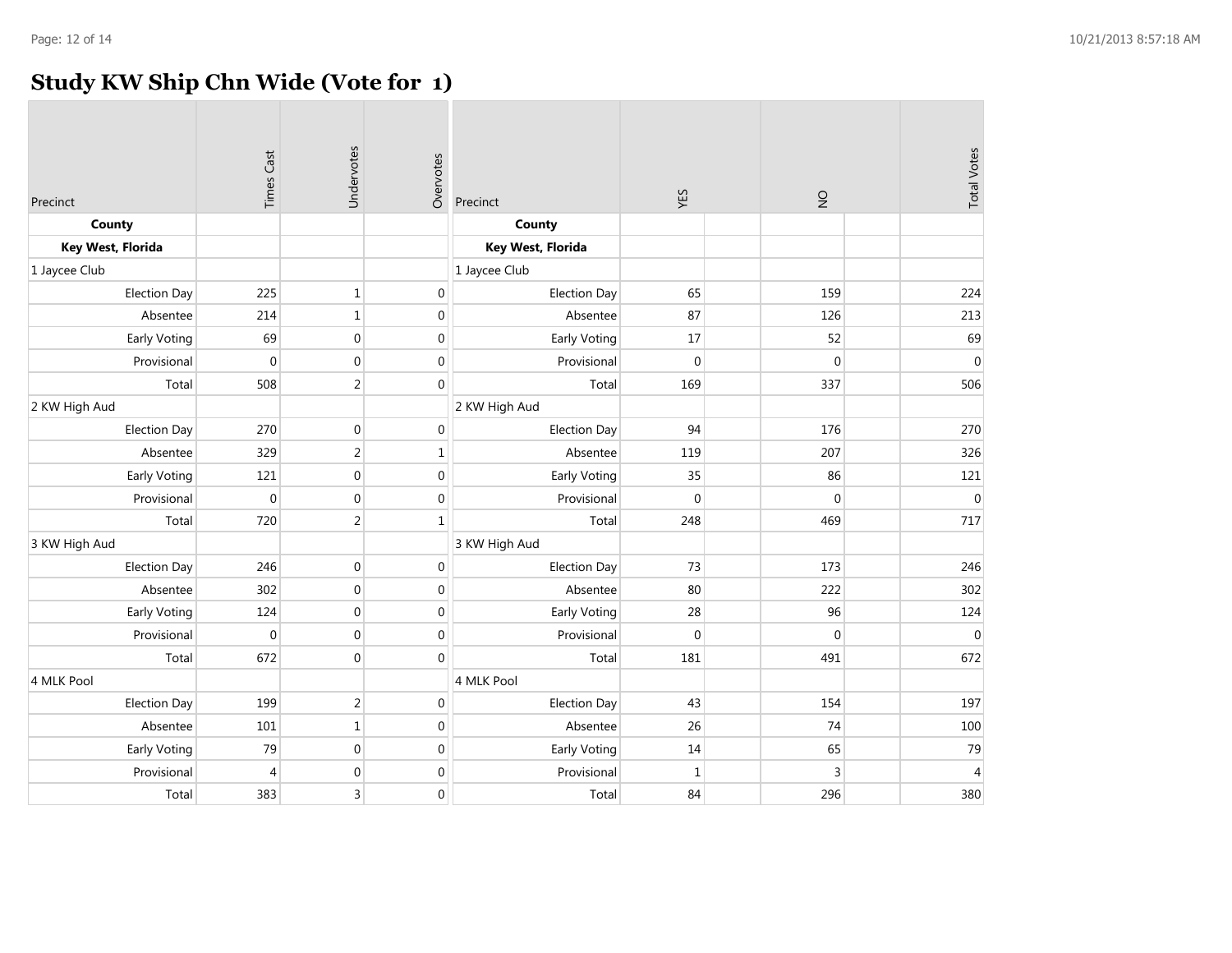| Precinct            | <b>Times Cast</b> | Undervotes       | Overvotes        | Precinct            | YES            | $\frac{1}{2}$  | <b>Total Votes</b> |
|---------------------|-------------------|------------------|------------------|---------------------|----------------|----------------|--------------------|
| 5 Old City Hall     |                   |                  |                  | 5 Old City Hall     |                |                |                    |
| <b>Election Day</b> | 274               | $\overline{3}$   | $\pmb{0}$        | <b>Election Day</b> | 59             | 212            | 271                |
| Absentee            | 383               | $\mathbf{1}$     | $\pmb{0}$        | Absentee            | 76             | 306            | 382                |
| Early Voting        | 227               | $\pmb{0}$        | $\boldsymbol{0}$ | Early Voting        | 44             | 183            | 227                |
| Provisional         | 5                 | $\mathbf{0}$     | $\pmb{0}$        | Provisional         | $\overline{0}$ | 5              | 5                  |
| Total               | 889               | $\overline{4}$   | $\boldsymbol{0}$ | Total               | 179            | 706            | 885                |
| 6 St Mary's Convt.  |                   |                  |                  | 6 St Mary's Convt.  |                |                |                    |
| <b>Election Day</b> | 323               | $\Omega$         | $\boldsymbol{0}$ | <b>Election Day</b> | 63             | 260            | 323                |
| Absentee            | 207               | $\mathbf{1}$     | $\boldsymbol{0}$ | Absentee            | 50             | 156            | 206                |
| Early Voting        | 133               | $\pmb{0}$        | $\boldsymbol{0}$ | Early Voting        | 17             | 116            | 133                |
| Provisional         | $\overline{2}$    | $\mathbf{0}$     | $\pmb{0}$        | Provisional         | $\mathbf{1}$   | $\mathbf{1}$   | $\overline{2}$     |
| Total               | 665               | $\mathbf{1}$     | $\boldsymbol{0}$ | Total               | 131            | 533            | 664                |
| 7 KW Moose Club     |                   |                  |                  | 7 KW Moose Club     |                |                |                    |
| <b>Election Day</b> | 213               | $\mathbf{0}$     | $\mathbf{0}$     | <b>Election Day</b> | 46             | 167            | 213                |
| Absentee            | 140               | $\boldsymbol{0}$ | $\boldsymbol{0}$ | Absentee            | 35             | 105            | 140                |
| Early Voting        | 59                | $\mathbf{0}$     | $\boldsymbol{0}$ | Early Voting        | 10             | 49             | 59                 |
| Provisional         | $\overline{2}$    | $\mathbf{0}$     | $\pmb{0}$        | Provisional         | $\overline{2}$ | $\mathbf 0$    | $\overline{2}$     |
| Total               | 414               | $\mathbf{0}$     | $\boldsymbol{0}$ | Total               | 93             | 321            | 414                |
| 8 Glad Tidings      |                   |                  |                  | 8 Glad Tidings      |                |                |                    |
| <b>Election Day</b> | 374               | $\boldsymbol{0}$ | $\pmb{0}$        | Election Day        | 73             | 301            | 374                |
| Absentee            | 247               | $\boldsymbol{0}$ | $\boldsymbol{0}$ | Absentee            | 70             | 177            | 247                |
| Early Voting        | 127               | $\mathbf{0}$     | $\boldsymbol{0}$ | Early Voting        | 37             | 90             | 127                |
| Provisional         | 3                 | $\boldsymbol{0}$ | $\boldsymbol{0}$ | Provisional         | $\mathbf{1}$   | $\overline{2}$ | $\mathsf 3$        |
| Total               | 751               | $\mathbf{0}$     | $\boldsymbol{0}$ | Total               | 181            | 570            | 751                |
| 9 Sr Citizens Plz   |                   |                  |                  | 9 Sr Citizens Plz   |                |                |                    |
| <b>Election Day</b> | 317               | $\overline{2}$   | $\pmb{0}$        | <b>Election Day</b> | 88             | 227            | 315                |
| Absentee            | 259               | $\overline{4}$   | $\boldsymbol{0}$ | Absentee            | 83             | 172            | 255                |
| Early Voting        | 89                | $\mathbf{0}$     | $\pmb{0}$        | Early Voting        | 21             | 68             | 89                 |
| Provisional         | $\mathbf{0}$      | $\mathbf 0$      | $\boldsymbol{0}$ | Provisional         | $\mathbf{0}$   | $\mathbf{0}$   | $\boldsymbol{0}$   |
| Total               | 665               | 6                | $\mathbf{0}$     | Total               | 192            | 467            | 659                |